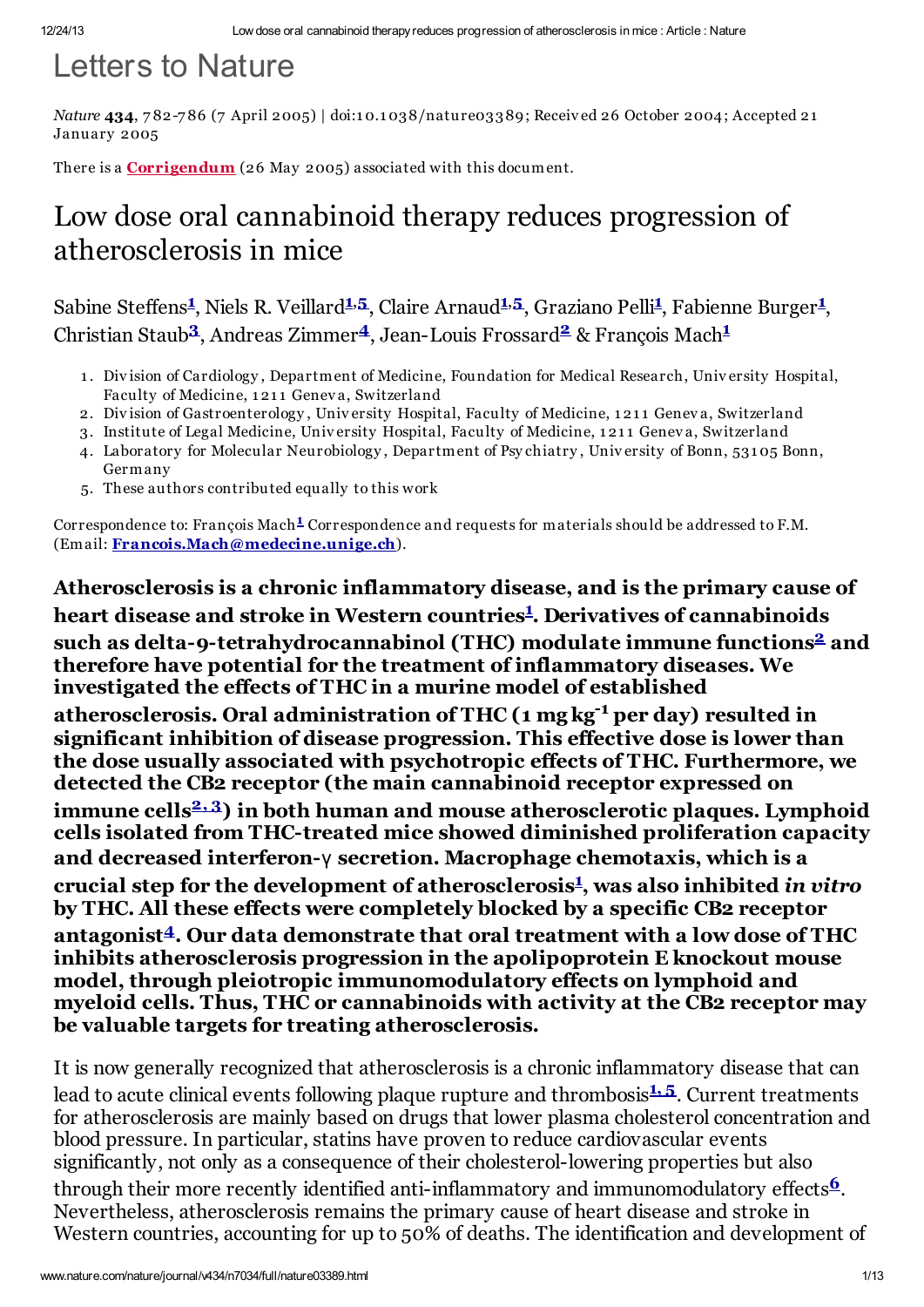promising new anti-inflammatory therapies is therefore of great medical interest. Immunosuppressive and anti-inflammatory effects of cannabinoids have been reported<sup>[7,](#page-8-3)[8,](#page-8-4)[9](#page-8-5)</sup>, and pre-clinical studies have provided therapeutic rationale for their use in treating autoimmune diseases such as multiple sclerosis<sup>[10](#page-8-6)</sup> and rheumatoid arthritis<sup>[11](#page-8-7)</sup>. In murine collagen-induced arthritis (a mouse model of rheumatoid arthritis), cannabidiol, a major cannabinoid derivative, ameliorates chronic inflammation by inhibiting T-helper type 1  $(T_H1)$ responses, as shown by reduced proliferation and interferon-γ (IFN-γ) production by lymph node cells from treated mice<sup>[11](#page-8-7)</sup>. In support of the immunomodulatory role of cannabinoids, receptors for THC have been identified on several types of immune cells. The CB1 receptor is expressed predominantly in the brain, but CB2 receptor expression is found primarily on cells of the immune system, including B cells, T cells and monocytes<sup>[2](#page-7-1)</sup>. It has been suggested that the immunomodulatory effects of cannabinoids are mediated by the CB2 receptor expressed on immune cells<sup>[3](#page-7-2)</sup>. The fact that THC-mediated inhibition of T-helper cell activation is not observed in CB2 receptor knockout mice strongly supports this hypothesis<sup>[3](#page-7-2)</sup>. These immunomodulatory properties suggest that cannabinoid derivatives might be beneficial in the treatment of atherosclerosis.

We hypothesized that cannabinoid treatment would alter inflammatory processes pivotal for the development of atherosclerosis, thus limiting disease progression. We first analysed the expression of CB2 receptors in atherosclerotic plaques of human and mouse diseased arteries. Immunohistochemistry revealed the presence of the CB2 receptor within human coronary atheroma as well as in atherosclerotic lesions of mouse aortic arch and root, but no CB2 staining was observed in non-diseased arteries ([Fig.](#page-1-0) 1). CB1 receptors were not detected in any vascular tissue (data not shown). Double immunofluorescence staining confirmed that CB2 receptors are expressed by macrophages and T lymphocytes within atherosclerotic lesions  $(Fig. 2)$  $(Fig. 2)$  $(Fig. 2)$ .

#### <span id="page-1-0"></span>Figure 1: The cannabinoid receptor CB2 is expressed in human and mouse [atherosclerotic](http://www.nature.com/nature/journal/v434/n7034/fig_tab/nature03389_F1.html) plaques.



a–h, Representative cry osections showing CB2 receptor expression (pink staining) in human coronary atherosclerotic lesion (a), normal carotid artery from wildty pe mouse (**b**), aortic arch atherosclerotic lesion from ApoE<sup>-/-</sup> mouse (**c, d**), aortic root atherosclerotic lesion from ApoE<sup>-/-</sup> mouse (**e**, **f**), and spleen (follicular area) from wild-type (**g**) or CB2<sup>-/-</sup> mouse (**h**). Sections were immunolabelled with an anti-CB2 receptor antibody  $(a-c, e, g, h)$ , or with secondary antibody only  $(d, f)$ .

High [resolution](http://www.nature.com/nature/journal/v434/n7034/fig_tab/nature03389_F1.html) image and legend (139K)

# <span id="page-1-1"></span>Figure 2: The cannabinoid receptor CB2 is expressed on macrophages and T  ${\bf lymb}$  hocytes within [atherosclerotic](http://www.nature.com/nature/journal/v434/n7034/fig_tab/nature03389_F2.html) plaques of ApoE<sup>- $\pm$ </sup> mice.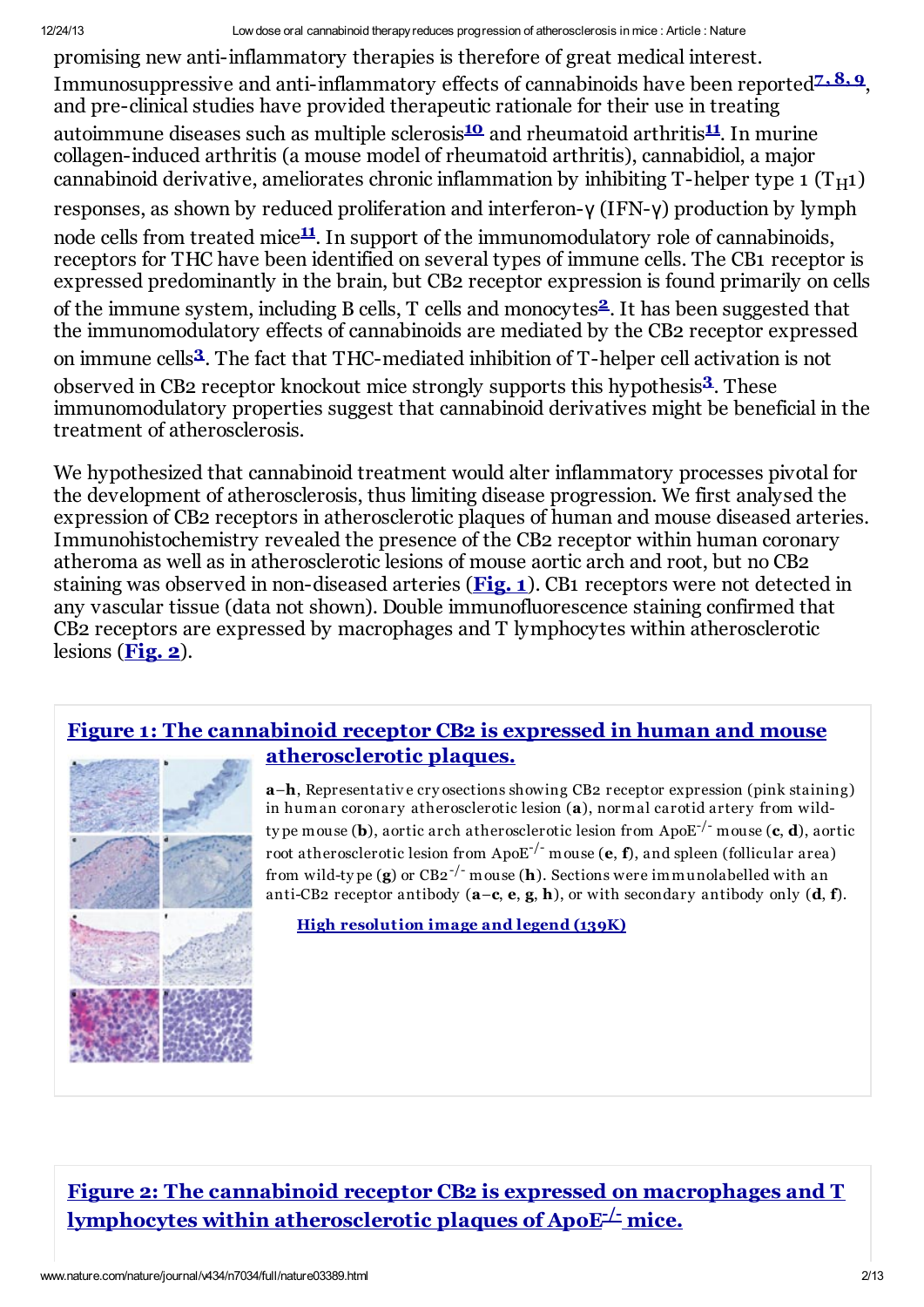

Shown are representative photomicrographs of Apo $\mathrm{E}^{-/-}$  mouse aortic root cry osections, with the lumen of the artery at the right side of each photo. Immunofluorescence double-labelling was performed for CB2 receptors (green) and a cell-specific marker (red) for macrophages (MΦ) or T ly mphocy tes (CD4). Nuclei were stained in blue with DAPI. Analy sis of atheroma from 4 different mice showed similar results.

High [resolution](http://www.nature.com/nature/journal/v434/n7034/fig_tab/nature03389_F2.html) image and legend (58K)

The anti-atherosclerotic potential of THC was tested in the apolipoprotein E knockout (ApoE<sup>-</sup>  $\beta$ ) mouse model of atherosclerosis. We chose THC, the major constituent of marijuana, because its immune modulating effects have been well documented<del><sup>[7,](#page-8-3) [9,](#page-8-5) [10](#page-8-6)</del>. THC is already</del></sup> commercially available, for example as an anti-vomiting drug or for use in treating anorexia. Given that any new anti-inflammatory therapy should be well tolerated and preferably devoid of psychotropic effects, we first performed dose–response experiments of THC on early atherosclerotic lesion development. The maximal effect of THC on reduction of atherosclerotic lesions was observed at a dose of 1 mgkg<sup>-1</sup> per day, with lower effects at higher doses (data not shown). Similar effects of cannabinoid treatment have been observed in previous *in vivo* studies<sup>[11,](#page-8-7) [12](#page-8-8)</sup>. However, the underlying mechanisms for these observations remain unclear. Analysis of THC levels in blood serum of THC-treated mice (1 mgkg<sup>-1</sup>) showed a concentration of 0.6 ng m<sup>-1</sup>, which is lower than the dose usually associated with psychotropic effects in either humans or mice<sup>[13,](#page-8-9) [14,](#page-8-10) [15,](#page-8-11) [16](#page-8-12)</sup>. THC is known to be very lipidsoluble and is stored in fat tissue, which might explain the low THC levels observed in the serum of hypercholesterolemic mice. As the  $ApoE^{-/-}$  mouse model used in our experiments shows significant accumulation of fat tissue, especially within the vessel wall, we might speculate that active THC is stored in the atherosclerotic plaque. In addition, circulating THC could be bound to the vast numbers of circulating lipid particles. Given the unique lipid metabolism of ApoE<sup>-/-</sup> mice and the high liposolubility of THC, ApoE<sup>-/-</sup> mice might be uniquely sensitive to very low doses of THC.

On the basis of these results, we chose a dose of 1 mgkg<sup>-1</sup> THC for daily oral administration in order to test its therapeutic efficiency on advanced, established atherosclerosis. ApoE<sup>-/-</sup> mice were fed with a high-cholesterol diet for 5 weeks, and THC was then administered daily for the next 6 weeks, while maintaining the cholesterol diet. After the initial 5 weeks on a highcholesterol diet, atherosclerotic lesions were clearly detectable within the aortic roots of ApoE<sup>-/-</sup> mice ([Fig.](#page-2-0) 3a). More advanced vascular lesion development occurred in the aortic roots compared with the abdominal aorta, as demonstrated in previous studies<sup>[17,](#page-8-13) [18,](#page-8-14) [19](#page-8-15)</sup>. After 11 weeks on a high-cholesterol diet, there was marked progression of atherosclerotic lesions within the aortic roots of control mice, but THC-treated mice showed significantly reduced progression of atherosclerotic lesions ([Fig.](#page-2-0) 3a). Similar results were observed in the abdominal aorta (data not shown).

# <span id="page-2-0"></span>Figure 3: Reduced [atherosclerotic](http://www.nature.com/nature/journal/v434/n7034/fig_tab/nature03389_F3.html) plaque development and macrophage content in THC-treated ApoE<sup>-L-</sup> mice.

a, Representative cry osections of mouse aortic roots, stained with Sudan IV for lipid deposition, and quantification of atherosclerotic lesions. After 5 weeks on a high-cholesterol diet, ApoE -/- mice developed atherosclerotic lesions (*n* = 5). THC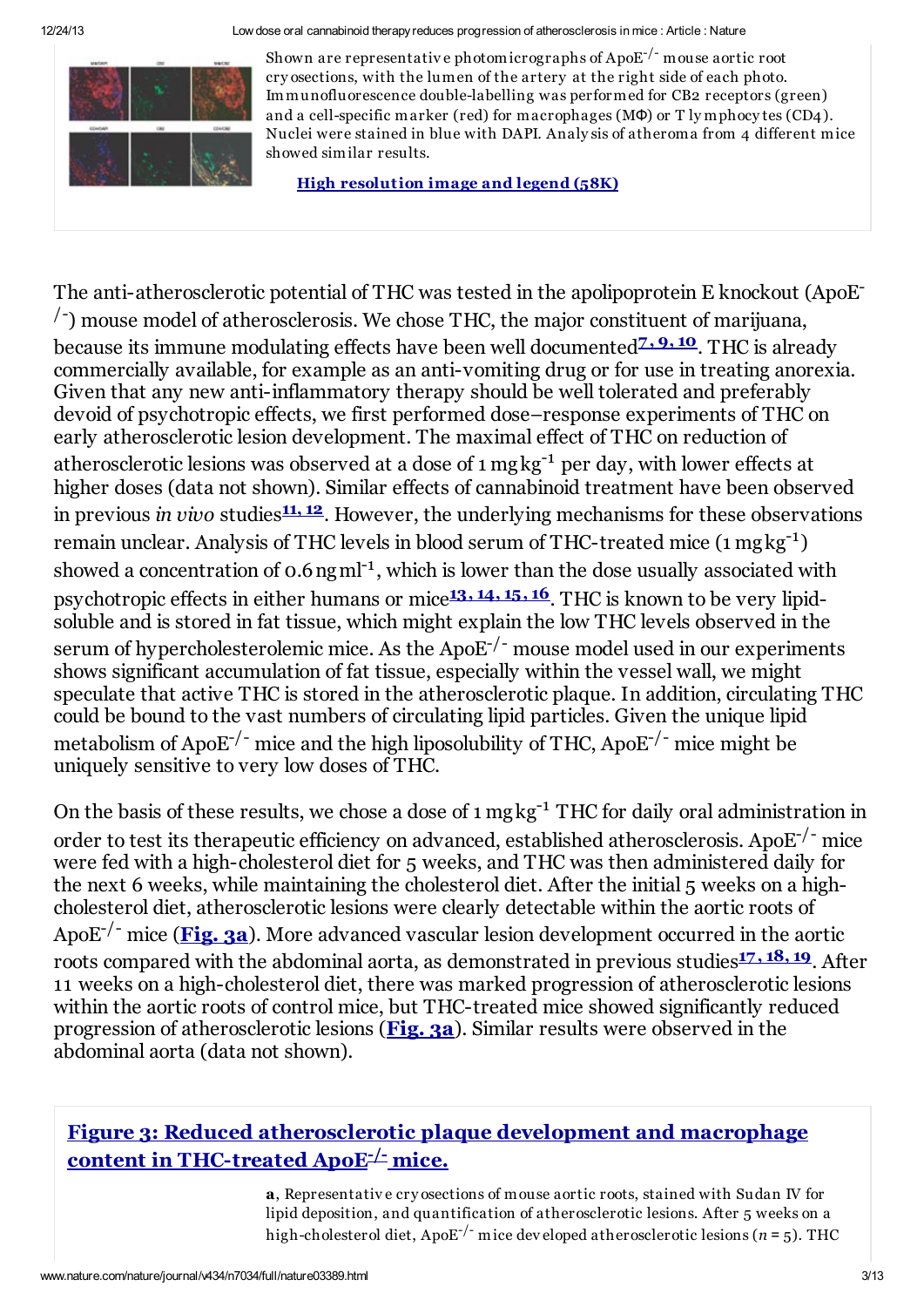

 $(n = 1)$  was orally administered during the last 6 weeks of the 11-week diet  $(n = 1)$ 6 for THC-treated and  $n = 8$  for control mice). Data represent mean values  $\pm$  s.e.m. Single asterisk,  $P <$  0.05 (compared with ApoE<sup>-/-</sup> at 5 weeks); double asterisk,  $P <$ 0.05 (compared with ApoE<sup>-/-</sup> at 11 weeks without THC). **b**, The CB2 receptor antagonist SR1 44528 abolishes the anti-atherosclerotic effect of THC. Atherosclerotic lesion development was detectable after 2 weeks on a highcholesterol diet  $(n = 4)$ . THC  $(1 \text{ mgkg}^{-1})$  alone or together with SR144528 was orally administered during the last 2 weeks of the 4-week diet, with control mice receiving corresponding dilutions of the SR1  $44528$  vehicle ( $n = 6$  per group). Data represent mean values  $\pm$  s.e.m. Single asterisk, *P* < 0.05 (compared with ApoE<sup>-/-</sup> at 2 weeks); double asterisk, *P* < **0.05** (compared with ApoE<sup>-/-</sup> at 4 weeks without THC); triple asterisk, *P* < **0.05** (compared with THC-treated ApoE<sup>-/-</sup> mice). **c**, Reduced macrophage infiltration in atherosclerotic plaques from THC-treated mice after 11 weeks on a high-cholesterol diet. Quantification of labelling with an anti-macrophage antibody (macrophage-positive cells divided by the area of atherosclerotic lesion,  $n = 6$  for both groups). Values represent mean values  $\pm$ s.e.m.; single asterisk, *P* < 0.05.

High [resolution](http://www.nature.com/nature/journal/v434/n7034/fig_tab/nature03389_F3.html) image and legend (60K)

To determine whether this anti-atherosclerotic effect of THC was mediated through the CB2 receptor, we performed experiments using THC in the presence of the CB2 receptor-specific antagonist SR1[4](#page-8-0)4528 (ref.  $\hat{A}$ ). The inhibitory effect of THC on early atherosclerotic lesion [progression](#page-2-0) was completely abolished in the presence of the CB2 receptor antagonist (Fig. **3b**). There were no differences in serum cholesterol, triglyceride levels or body weights between the treatment groups. None of the THC-treated mice died during treatment or showed unhealthy behaviour. Quantitative immunostaining analysis of atherosclerotic lesions showed significantly reduced macrophage infiltration per lesion in THC-treated mice (Fig. 3c). The initial stages of cell recruitment into [atherosclerotic](#page-2-0) lesions involve rolling and adhesion of leukocytes to the vessel wall. Intravital microscopy was used to visualize the effect of THC on leukocyte recruitment within the mesenteric microvasculature<sup>[20](#page-9-0)</sup>. These experiments revealed significantly reduced leukocyte adhesion in THC-treated animals (1.82  $\pm$  0.65 cells per 100 µm) compared with controls (4.03  $\pm$  0.44 cells per 100 µm). The effect of THC on leukocyte adhesion was reversed when animals were also treated with the CB2 receptor antagonist SR144528 (4.28  $\pm$  0.98 cells per 100  $\mu$ m; *P* < 0.05 for control versus THC and for THC versus THC + SR144528).

The progression of atherosclerosis may result from an imbalance between pro- and antiinflammatory mediators in response to endothelial injury $^{21}$  $^{21}$  $^{21}$ . Several reports demonstrate that T cells play an important role during early atherosclerosis development<sup>[22,](#page-9-2)[23](#page-9-3)</sup>. It has been shown that  $T_H1$  cells represent the predominant population of activated T cells within atherosclerotic lesions $^{\bf 24, \bf 25}$  $^{\bf 24, \bf 25}$  $^{\bf 24, \bf 25}$  $^{\bf 24, \bf 25}$  $^{\bf 24, \bf 25}$ , and that THC treatment affects the  $\rm T_H1/T_H2$  balance of activated T cells<mark>8.[9](#page-8-5)</mark>. We hypothesized that the observed anti-atherosclerotic effects of THC might result from a modified cytokine expression pattern in the THC-treated mice. We therefore investigated the influence of THC treatment on inflammatory responses at the beginning of atherosclerosis development. We analysed proliferative responses and cytokine profiles of lymphoid cells isolated from mice on a high-cholesterol diet with and without administration of different doses of THC. Compared with untreated mice, treatment with 1 mgkg -1 THC significantly reduced proliferative responses of *in vitro* stimulated splenocytes, whereas both low (0.1 mgkg<sup>-1</sup>) and high (10 mgkg<sup>-1</sup>) doses had no significant effect ([Fig.](#page-4-0) 4a). Similar results were obtained with lymph node cells (data not shown). We examined culture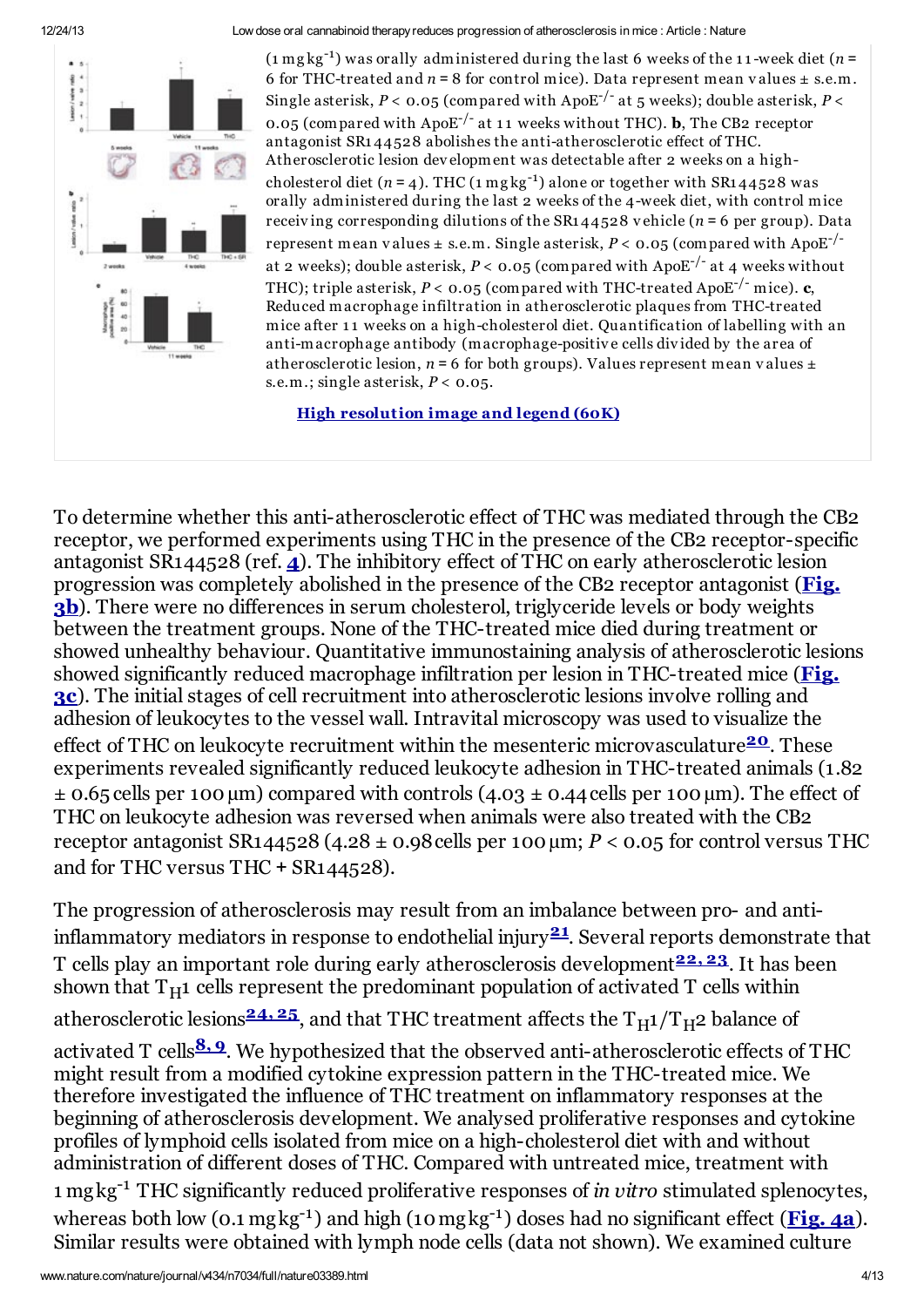supernatants for  $T_H1$  cytokines (IFN-γ, interleukin (IL)-12),  $T_H2$  cytokines (IL-4, IL-10) and transforming growth factor (TGF)-β. Similar to the proliferative response, only the 1 mg kg<sup>-1</sup> THC dose significantly reduced IFN-γ compared with controls. However, this dose resulted in only a modest, non-significant downregulation of IL-10 and TGF-β (Fig. [4b–d](#page-4-0)). In both THC-treated and untreated groups, expression of IL-4 and IL-12 was not detectable. Thus, during atherosclerosis, an oral dose of THC at 1 mgkg<sup>-1</sup> seems to exert antiinflammatory activity through suppression of the  $T_H1$  response, resulting in a shift in the  $T_H1/T_H2$  balance. The inhibitory effect of THC was bell-shaped, with neither the low nor the high doses having an anti-inflammatory effect.

# <span id="page-4-0"></span>Figure 4: THC reduces proliferative responses and inhibits  $T_H1$  [polarization.](http://www.nature.com/nature/journal/v434/n7034/fig_tab/nature03389_F4.html)



 $a-d$ , Isolated splenocy tes from THC-treated (0.1 mg kg<sup>-1</sup>; 1 mg kg<sup>-1</sup>; 10 mg kg<sup>-1</sup>) or control Apo $E^{-/-}$  mice fed the high-cholesterol diet were stimulated with Con A for 7 2 h (a) and the proliferation rate determined using the non-radioactive MTS colorimetric assay ; or were stimulated for 48–7 2 h and concentrations of IFN-γ (b), IL-10 (c) and TGF- $\beta$  (d) in the cell culture supernatants were determined by ELISA. Values represent mean values  $\pm$  s.e.m.;  $n = 6$  mice per group; single asterisk, *P* < 0.05 (compared with control).

High [resolution](http://www.nature.com/nature/journal/v434/n7034/fig_tab/nature03389_F4.html) image and legend (62K)

Early in atherosclerosis development, endothelial dysfunction in response to cardiovascular risk factors triggers recruitment of leukocytes (monocytes/macrophages and T lymphocytes) into the vessel wall. We addressed the possibility of whether THC treatment inhibits leukocyte migration using a functional *in vitro* experiment. Thioglycollate-elicited peritoneal macrophages were isolated from Apo $E^{-/-}$  or wild-type mice and assayed for their migration capacity in response to monocyte chemoattractant protein-1 (MCP-1). Treatment with THC at a concentration corresponding to the serum levels observed in THC-treated mice (0.6 ng ml<sup>-1</sup>) significantly inhi[b](#page-4-1)ited ApoE<sup>-/-</sup> macrophage migration (**[Fig.](#page-4-1) 5a, b**). Similar results were obtained with cells obtained from wild-type mice (data not shown). These effects were completely [b](#page-4-1)locked by the CB2 antagonist  $SR144528$  ([Fig.](#page-4-1) 5a, b), and were also absent when peritoneal macrophages isolated from CB2<sup>-/-</sup> mice were used ([Fig.](#page-4-1) 5c, [d](#page-4-1)), demonstrating that effects of THC on chemoattraction are in fact CB2 receptor-dependent. We analysed the expression levels of one of the MCP-1 receptors, CCR2, on splenocytes stimulated *in vitro* with different concentrations of THC. As shown in [Fig.](#page-4-1) 5e, THC markedly reduced CCR2 expression in splenocytes stimulated with tumour-necrosis factor-α (TNF-α). The efficacy of THC at reducing CCR2 levels was bell-shaped, with significant reduction at 0.5 and 5 ng ml<sup>-1</sup> THC, but less reduction at lower and higher doses.

#### <span id="page-4-1"></span>Figure 5: THC reduces migration capacity and CCR2 [expression](http://www.nature.com/nature/journal/v434/n7034/fig_tab/nature03389_F5.html) *in vitro*.

**a-d**, Thiogly collate-elicited peritoneal cavity macrophages obtained from ApoE<sup>-/-</sup>  $(a, b)$  or CB2<sup>-/-</sup> (c, d) mice ( $n = 4$  for both groups) were analy sed for their *in vitro* migration response to the chemoattractant MCP-1 . Cells were stimulated in duplicate with 1 ng ml<sup>-1</sup> IFN-γ (**a**, **c**) or 10 ng ml<sup>-1</sup> TNF-**α** (**b**, **d**) in the presence or absence of  $0.6$  ng ml<sup>-1</sup> THC and  $1 \mu$ M of the CB2 antagonist SR144528. Data represent mean v alues ± s.e.m. Single asterisk, *P* < 0.05 (compared with IFN-γ or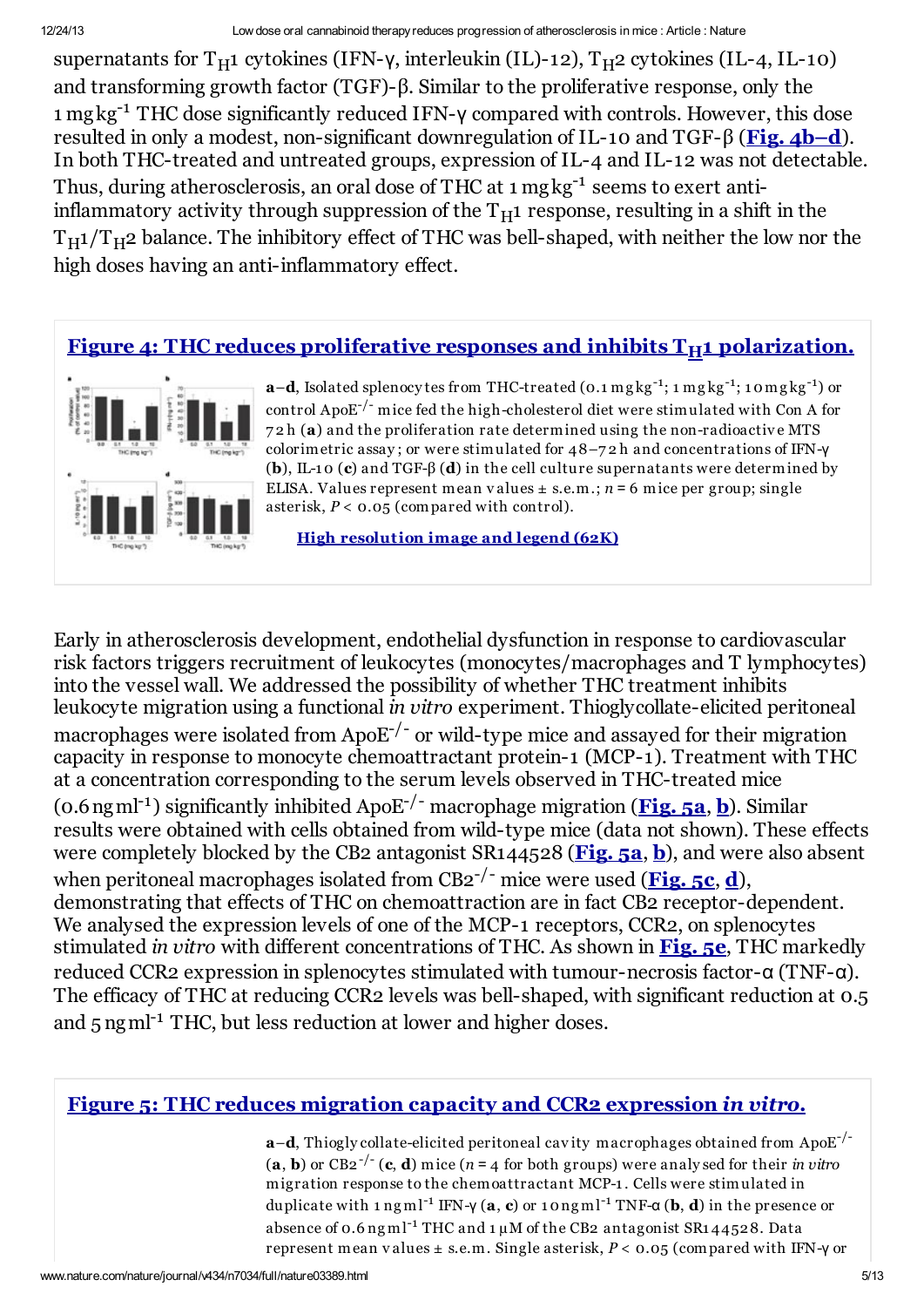

TNF-a-stimulated cells). **e**, Isolated splenocy tes obtained from ApoE<sup>-/-</sup> mice ( $n = 4$ ) were stimulated with 10ng ml<sup>-1</sup> TNF-α in the presence or absence of different doses of THC (0.05-500ngml<sup>-1</sup>). Relative expression levels of CCR2 messenger RNA were determined by quantitative real-time PCR. Data represent mean values  $\pm$ s.e.m. Single asterisk, *P* < 0.05 (compared with control, unstimulated cells); double asterisk, *P* < 0.05 (compared with TNF-α-stimulated cells).

High [resolution](http://www.nature.com/nature/journal/v434/n7034/fig_tab/nature03389_F5.html) image and legend (66K)

We have shown that relatively low oral doses of THC  $(1 \text{ mgkg}^{-1})$ , initiated after manifestation of clinically detectable artery lesions, significantly inhibit atherosclerosis progression in mice. This anti-atherosclerotic effect is probably mediated by the CB2 receptor, as it is strongly expressed by macrophages and T lymphocytes within atherosclerotic lesions; furthermore, the inhibitory effects of THC on atherosclerosis progression are abolished in the presence of a CB2 receptor antagonist. We also provide evidence that the anti-atherosclerotic properties of THC are associated with a reduction of the  $T_H1$  response and an inhibition of

monocyte/macrophage migration to the site of inflammation. Our findings *in vitro* that THC affects leukocyte migration and CCR2 expression levels at biologically relevant concentrations lend further support to our *in vivo* findings. This key influence of THC on leukocyte recruitment reinforces the potential anti-inflammatory properties of THC during atherogenesis. Our results suggest that cannabinoid derivatives with activity at the CB2 receptor may be valuable clinical targets for treating atherosclerosis.

# **Methods**

#### Reagents

Synthetic delta-9-THC Marinol (Dronabinol; Unimed Pharmaceuticals, Inc.) was dissolved at 0.1 mg ml<sup>-1</sup> in 5.5% fat milk  $(w/v)$  in water. CB2 receptor antagonist SR144528 was provided by Sanofi-Synthélabo. THC (0.1 mgkg<sup>-1</sup>; 1 mgkg<sup>-1</sup> or 10 mgkg<sup>-1</sup> per day) and SR144528 (0.7mgkg<sup>-1</sup> per day) $\frac{8}{5}$  $\frac{8}{5}$  $\frac{8}{5}$  in 1.5% fat milk (w/v) were administrated orally in the drinking water. For *in vitro* experiments, delta-9-THC was purchased as a stock solution of 1 mg ml<sup>-1</sup> in methanol (Cambridge Isotope Laboratories, Inc.) and further diluted in warm medium immediately before use. All *in vitro* experiments were performed by adding corresponding dilutions of the THC vehicle (methanol) to the non-THC-treated controls.

# Animals

As a model of *in vivo* atherosclerosis, we used 10-week-old male ApoE -/- C57Bl/6 mice fed with a high-cholesterol diet (1.25% cholesterol, 0% cholate; Research Diets). For histological and atherosclerotic plaque development analysis, littermate Apo $\mathrm{E}^{\text{-}/\text{-}}$  mice were fed with a high-cholesterol diet for 4 weeks (early atherosclerotic lesion development), or 11 weeks (advanced established atherosclerosis). THC (0.1  $mgkg^{-1}$ ; 1  $mgkg^{-1}$  or 10  $mgkg^{-1}$ ) was administered during the last 2 weeks of the 4 week diet group ( $n = 6$  per group), and during the last 6 weeks of the 11 week diet group (1 mgkg<sup>-1</sup>; *n* = 6). In parallel, control ApoE<sup>-/-</sup> mice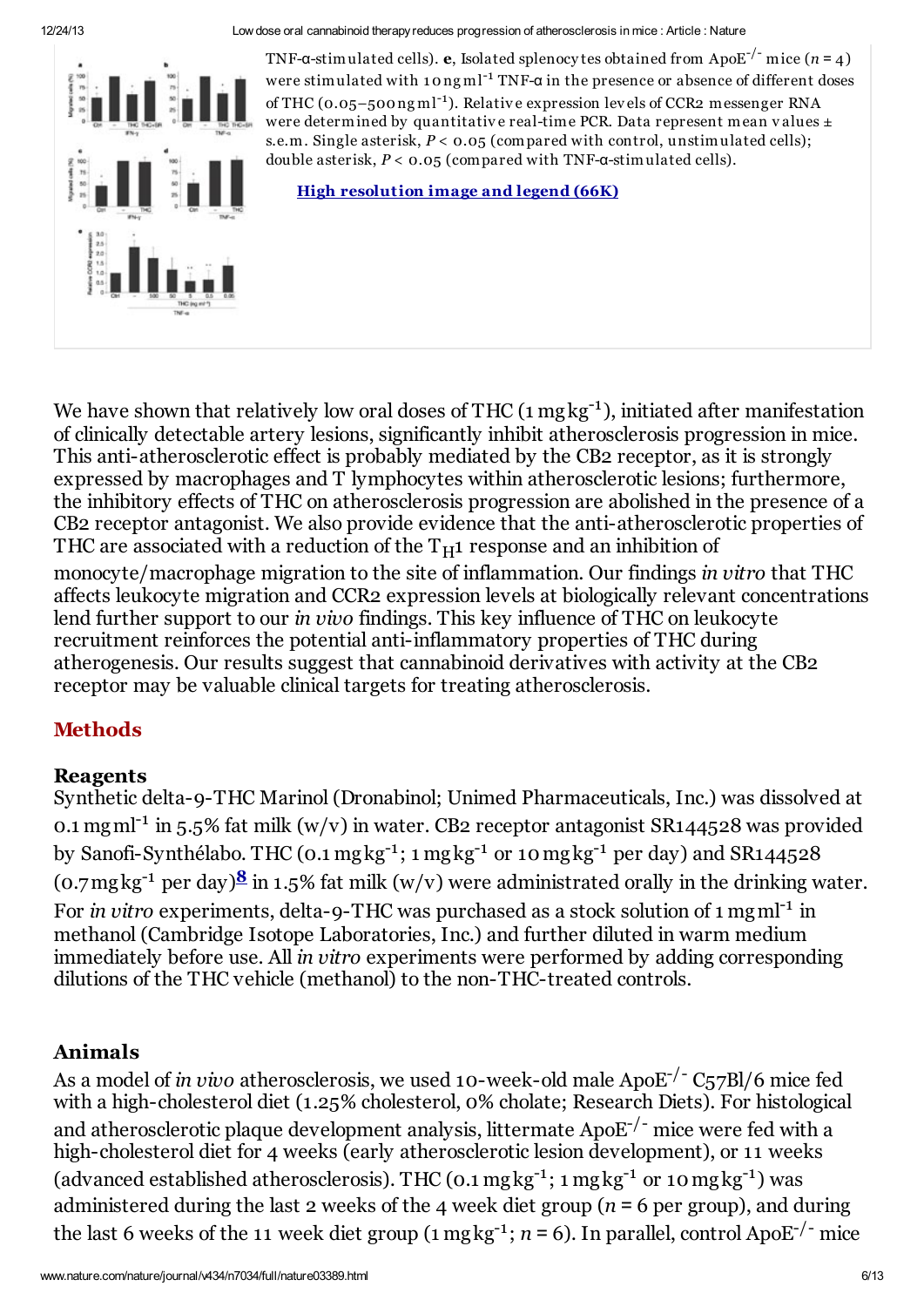(littermates) received milk without THC  $(n = 6 \text{ or } 8 \text{ for the } 4 \text{ and } 11 \text{ week treatment groups})$ respectively). For CB2 receptor antagonist studies on early atherosclerotic lesion development, SR144528 was administrated in parallel with THC, and control mice received corresponding dilutions of the SR vehicle (methanol;  $n = 6$  per group). For cell proliferation and cytokine secretion assays, littermate  $ApoE^{-/-}$  mice were divided into four groups (control, THC 0.1 mg kg<sup>-1</sup>; 1 mg kg<sup>-1</sup>; 10 mg kg<sup>-1</sup>;  $n = 6$  per group) and fed a high-cholesterol diet for 4 weeks. THC or milk only was administered during the last 2 weeks of diet.  $\text{CB2}^{-/-}$  mice were generated as previously described<sup>[3](#page-7-2)</sup>. All animal studies were approved by the local Ethical Committee.

#### Immunostaining

Surgical specimens of human coronary atheroma were obtained using protocols approved by the Review Committee at the University Hospital of Geneva. Immunostaining of acetonefixed cryosections of human and mouse arteries or spleens was performed as previously described<sup>[26,](#page-9-6)[27](#page-9-7)</sup>, using monoclonal antibodies for mouse CD4 and Mac-3 (PharMingen), and rabbit polyclonal antibody specific for both human and mouse CB2 receptor (Cayman Chemical).

#### Atherosclerotic lesion size and histological quantification

Atherosclerotic lesions within the thoraco-abdominal aorta and aortic roots were analysed by Sudan IV staining for lipid deposition. Quantification of lipid deposition and macrophage content (immunostaining) were performed by computer image analysis using MetaMorph6 software (Zeiss) as previously described<sup>[27](#page-9-7)</sup>.

#### Blood analysis

For measurements of cholesterol and triglyceride content, blood samples were collected at the beginning and the end of the diet treatment period. HDL and VLDL cholesterol fractions of sera were measured by fast protein liquid chromatography. THC levels in blood (after 2 and 6 weeks of treatment) were measured by gas chromatography/mass spectrometry $^{\underline{\bf 28}}$  $^{\underline{\bf 28}}$  $^{\underline{\bf 28}}$  with a detection limit of  $0.1$  ng ml<sup>-1</sup>.

#### Intravital microscopy

Intravital microscopy of the microvasculature of the mesentery was performed as previously described<sup>[20](#page-9-0)</sup>. To visualize leukocytes, animals were injected intravenously with 50 µl of 0.05% rhodamine 6G (Sigma Aldrich) immediately before microscopy<sup>[29](#page-9-9)</sup>. ApoE<sup>-/-</sup> mice were divided into three groups (control, THC; THC  $+$  SR144528;  $n = 4$  per group) and fed with a highcholesterol diet for 4 weeks. THC  $(1 \text{ mgkg}^{-1})$  and  $\text{SR144528}$  were administered during the last 2 weeks of diet.

#### Proliferation assay

Splenocytes or lymph node cells were isolated from THC- or milk-treated mice (*n* = 6 per group) and cultured in 96-well plates at a concentration of 5  $\times$  10<sup>6</sup> cells ml<sup>-1</sup>. Culture medium consisted of RPMI 1640 supplemented with 25 mM HEPES buffer, 2mM <sup>L</sup>-glutamine,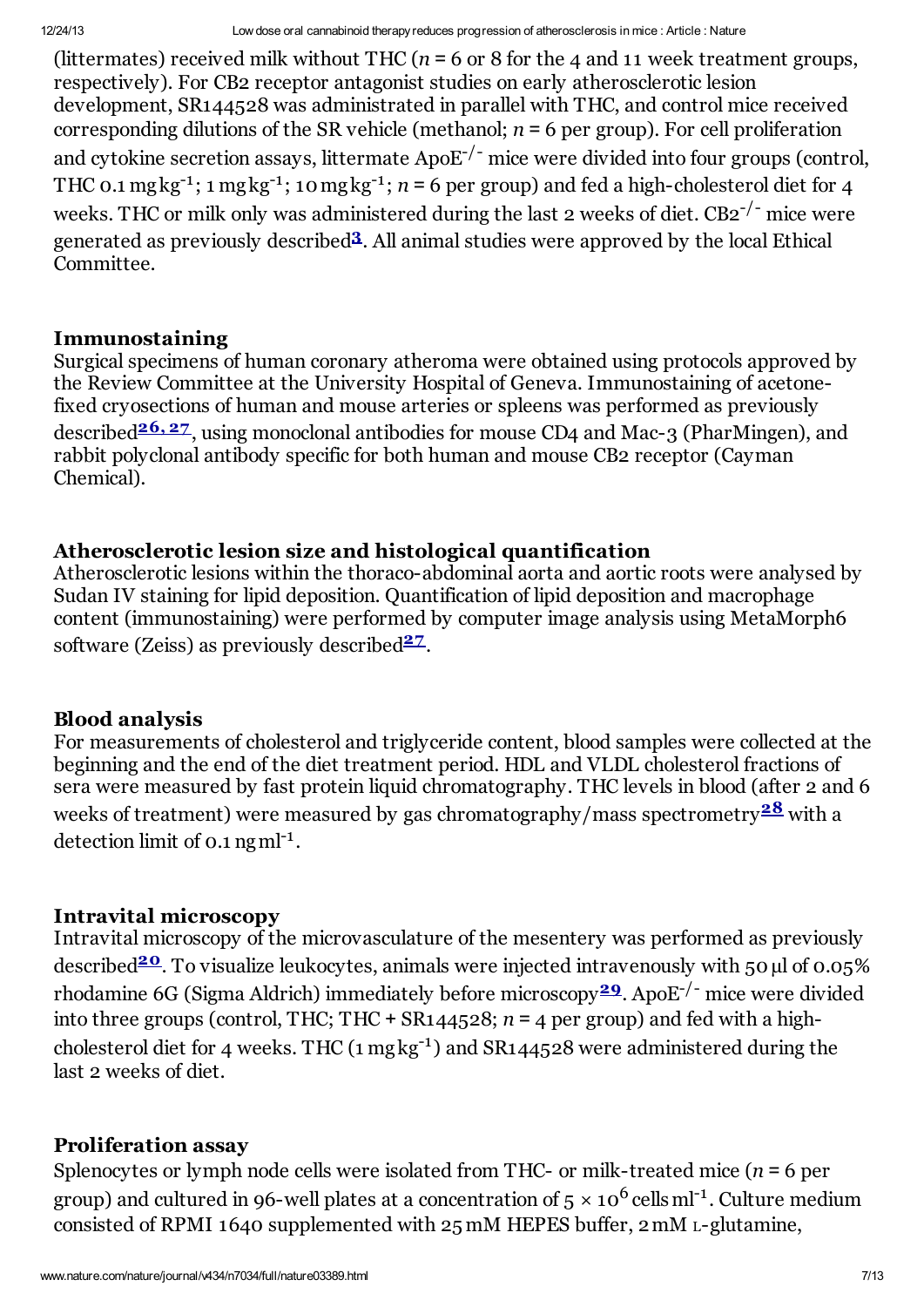100 Uml<sup>-1</sup> penicillin, 0.1 mgml<sup>-1</sup> streptomycin and 10% heat-inactivated FBS. Cells were stimulated in triplicates with varying concentrations of concanavalin A (Con A; Sigma). After 72h, cell proliferation was determined using a non-radioactive MTS cell proliferation assay (Promega) according to the manufacturer's guidelines.

#### Real-time PCR analysis

Total RNA from mouse splenocytes was isolated with Tri-reagent (MRC, Inc), and real-time polymerase chain reaction (PCR) analysis ( TaqMan, Applied Bio-systems) for CCR2 expression was performed as previously described<sup>[30](#page-9-10)</sup>.

#### Cytokine analysis

For cytokine analysis, splenocytes and lymph node cells were cultured under the same conditions as described for the proliferation assay and stimulated with  $2 \mu g$  ml<sup>-1</sup> Con A. Supernatants were recovered after 48h (for IFN-γ, IL-12 and TGF-β measurement) and 72h (for IL-4 and IL-10 measurement). Murine IFN- $\gamma$ , IL-12 (p70), IL-4, IL-10 and TGF- $\beta$ were assayed by enzyme-linked immunosorbent assay (ELISA) using paired antibodies according to the manufacturer's instructions (R&D Systems).

#### Transmigration assay

Macrophages from the peritoneal cavity of thiogly collate-injected wild-type, ApoE<sup>-/-</sup> or CB2<sup>-</sup>  $\frac{1}{2}$  mice (*n* = 4 mice per group) were isolated 4 days post-injection and stimulated (in triplicate) for 4h with 1 ng ml<sup>-1</sup> mIFN- $\gamma$  or 10 ng ml<sup>-1</sup> mTNF- $\alpha$  in the presence of THC. Inhibition experiments were performed by 10 min pre-incubation with 1  $\mu$ M of the specific CB2 antagonist SR144528. Stimulated and unstimulated cells were transferred into the upper compartment of transwell filter migration chambers. Migration was triggered by the addition of 1 nM MCP-1 (R&D Systems) to the lower transwell chamber compartment. After 90min incubation, the number of migrated cells was determined by counting (blinded observers) 10 microscopic fields per well.

#### Statistical analysis

All results are expressed as mean  $\pm$  s.e.m. Differences between the values were considered significant at *P* < 0.05 using the two-tailed Student's *t*-test.

# **References**

- <span id="page-7-0"></span>1. Libby, P. Inflammation in atherosclerosis. *Nature* 420, 868−874 (2002) | [Article](http://www.nature.com/doifinder/10.1038%2Fnature01323) | [PubMed](http://www.ncbi.nlm.nih.gov/entrez/query.fcgi?holding=npg&cmd=Retrieve&db=PubMed&list_uids=12490960&dopt=Abstract) | [ISI](http://links.isiglobalnet2.com/gateway/Gateway.cgi?&GWVersion=2&SrcAuth=Nature&SrcApp=Nature&DestLinkType=FullRecord&KeyUT=000179897300068&DestApp=WOS_CPL) | [ChemPort](http://chemport.cas.org/cgi-bin/sdcgi?APP=ftslink&action=reflink&origin=npg&version=1.0&coi=1:CAS:528:DC%2BD38XpsFygtb8%3D&pissn=0028-0836&pyear=2005&md5=40c17de7928d9f5ad9bf2a9e58c86e7e) |
- <span id="page-7-1"></span>2. Klein, T. W. *et al.* The cannabinoid system and immune modulation. *J. Leukoc. Biol.* 74, 486−496 (2003) | [Article](http://dx.doi.org/10.1189%2Fjlb.0303101) | [PubMed](http://www.ncbi.nlm.nih.gov/entrez/query.fcgi?holding=npg&cmd=Retrieve&db=PubMed&list_uids=12960289&dopt=Abstract) | [ISI](http://links.isiglobalnet2.com/gateway/Gateway.cgi?&GWVersion=2&SrcAuth=Nature&SrcApp=Nature&DestLinkType=FullRecord&KeyUT=000187392300003&DestApp=WOS_CPL) | [ChemPort](http://chemport.cas.org/cgi-bin/sdcgi?APP=ftslink&action=reflink&origin=npg&version=1.0&coi=1:CAS:528:DC%2BD3sXotlGktLo%3D&pissn=0028-0836&pyear=2005&md5=250147c2bc08e100c26d263c5ccd96a9) |
- <span id="page-7-2"></span>3. Buckley, N. E. *et al.* Immunomodulation by cannabinoids is absent in mice deficient for the cannabinoid CB(2) receptor. *Eur. J. Pharmacol.* 396, 141−149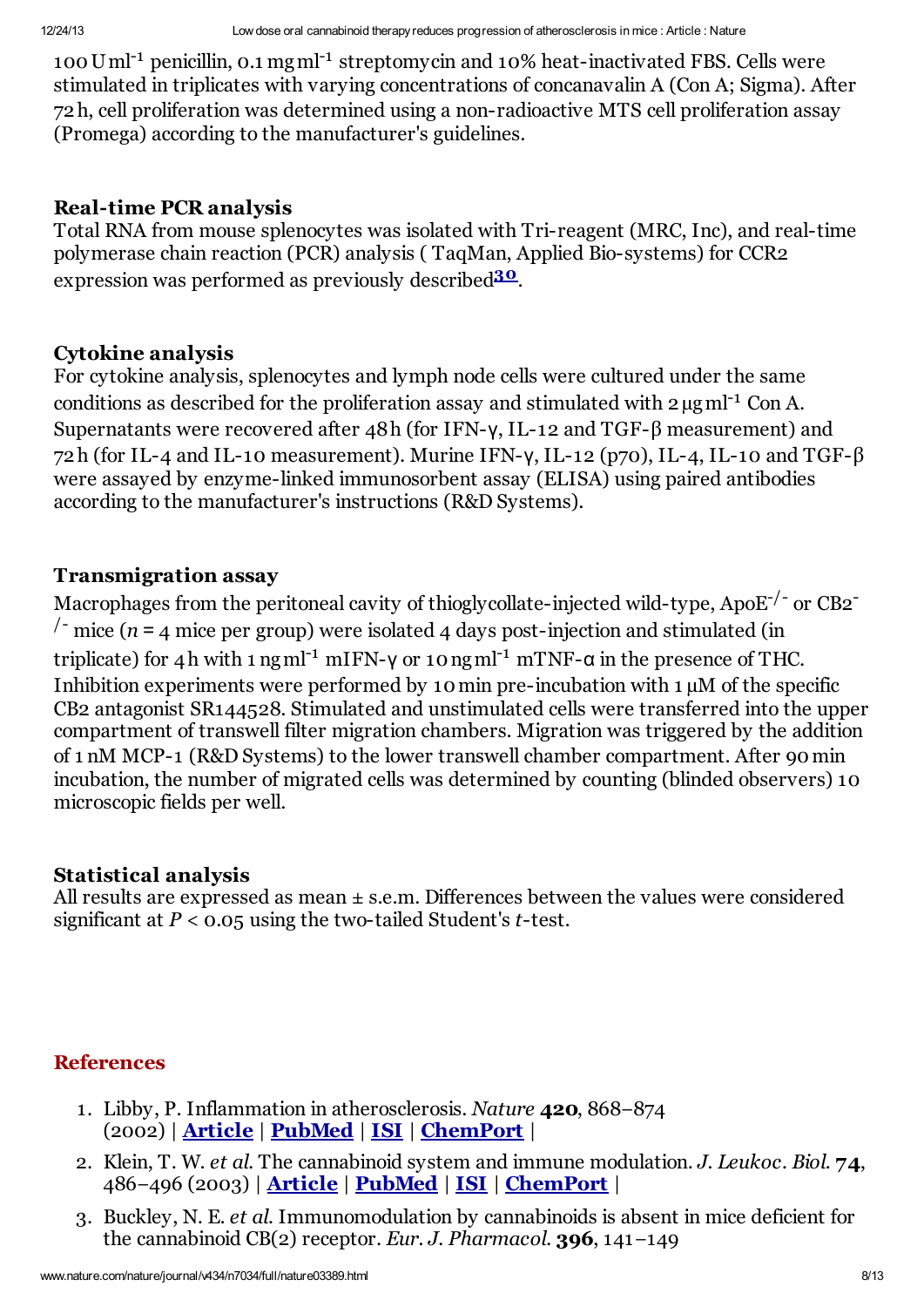<span id="page-8-0"></span>(2000) | [Article](http://dx.doi.org/10.1016%2FS0014-2999%2800%2900211-9) | [PubMed](http://www.ncbi.nlm.nih.gov/entrez/query.fcgi?holding=npg&cmd=Retrieve&db=PubMed&list_uids=10822068&dopt=Abstract) | [ChemPort](http://chemport.cas.org/cgi-bin/sdcgi?APP=ftslink&action=reflink&origin=npg&version=1.0&coi=1:CAS:528:DC%2BD3cXjsVGntro%3D&pissn=0028-0836&pyear=2005&md5=c0520187878c4e0325a4a75f28bc4c8a) |

- 4. Rinaldi-Carmona, M. *et al.* SR144528, the first potent and selective antagonist of the CB2 cannabinoid receptor. *J. Pharmacol. Exp. Ther.* 284, 644−650 (1998) | [PubMed](http://www.ncbi.nlm.nih.gov/entrez/query.fcgi?holding=npg&cmd=Retrieve&db=PubMed&list_uids=9454810&dopt=Abstract) | [ISI](http://links.isiglobalnet2.com/gateway/Gateway.cgi?&GWVersion=2&SrcAuth=Nature&SrcApp=Nature&DestLinkType=FullRecord&KeyUT=000071929100030&DestApp=WOS_CPL) | [ChemPort](http://chemport.cas.org/cgi-bin/sdcgi?APP=ftslink&action=reflink&origin=npg&version=1.0&coi=1:CAS:528:DyaK1cXhtFWkt78%3D&pissn=0028-0836&pyear=2005&md5=5c17cfee981cfed681a6981aa960ae8a) |
- <span id="page-8-1"></span>5. Libby, P., Ridker, P. M. & Maseri, A. Inflammation and atherosclerosis. *Circulation* 105, 1135−1143 (2002) | **[Article](http://dx.doi.org/10.1161%2Fhc0902.104353) | [PubMed](http://www.ncbi.nlm.nih.gov/entrez/query.fcgi?holding=npg&cmd=Retrieve&db=PubMed&list_uids=11877368&dopt=Abstract) | [ISI](http://links.isiglobalnet2.com/gateway/Gateway.cgi?&GWVersion=2&SrcAuth=Nature&SrcApp=Nature&DestLinkType=FullRecord&KeyUT=000174364100024&DestApp=WOS_CPL) | [ChemPort](http://chemport.cas.org/cgi-bin/sdcgi?APP=ftslink&action=reflink&origin=npg&version=1.0&coi=1:CAS:528:DC%2BD38XislWhu7k%3D&pissn=0028-0836&pyear=2005&md5=36af84180f8dca37e2d12acfe7b9eba4) |**
- <span id="page-8-2"></span>6. Mach, F. Statins as immunomodulatory agents. *Circulation* 109(suppl.), II15−II17  $(2004)$  | **[PubMed](http://www.ncbi.nlm.nih.gov/entrez/query.fcgi?holding=npg&cmd=Retrieve&db=PubMed&list_uids=15173058&dopt=Abstract)** |
- <span id="page-8-3"></span>7. Srivastava, M. D., Srivastava, B. I. & Brouhard, B.  $\Delta$ 9 tetrahydrocannabinol and cannabidiol alter cytokine production by human immune cells. *Immunopharmacology* 40, 179−185 (1998) | [Article](http://dx.doi.org/10.1016%2FS0162-3109%2898%2900041-1) | [PubMed](http://www.ncbi.nlm.nih.gov/entrez/query.fcgi?holding=npg&cmd=Retrieve&db=PubMed&list_uids=9858061&dopt=Abstract) | [ChemPort](http://chemport.cas.org/cgi-bin/sdcgi?APP=ftslink&action=reflink&origin=npg&version=1.0&coi=1:CAS:528:DyaK1cXntVyhu78%3D&pissn=0028-0836&pyear=2005&md5=c5ecdc0733ad9e990fd1d783730dcb7b) |
- <span id="page-8-4"></span>8. Zhu, L. X. *et al.* Δ-9-tetrahydrocannabinol inhibits antitumor immunity by a CB2 receptor-mediated, cytokine-dependent pathway. *J. Immunol.* 165, 373−380 (2000) | [PubMed](http://www.ncbi.nlm.nih.gov/entrez/query.fcgi?holding=npg&cmd=Retrieve&db=PubMed&list_uids=10861074&dopt=Abstract) | [ISI](http://links.isiglobalnet2.com/gateway/Gateway.cgi?&GWVersion=2&SrcAuth=Nature&SrcApp=Nature&DestLinkType=FullRecord&KeyUT=000087816800049&DestApp=WOS_CPL) | [ChemPort](http://chemport.cas.org/cgi-bin/sdcgi?APP=ftslink&action=reflink&origin=npg&version=1.0&coi=1:CAS:528:DC%2BD3cXksVKltrg%3D&pissn=0028-0836&pyear=2005&md5=a612181a058d7feb685da0b22501d9bc) |
- <span id="page-8-5"></span>9. Yuan, M. *et al.*  $\Delta$ <sup>9</sup>-Tetrahydrocannabinol regulates Th1/Th2 cytokine balance in activated human T cells. *J. Neuroimmunol.* 133, 124−131 (2002) | [Article](http://dx.doi.org/10.1016%2FS0165-5728%2802%2900370-3) | [PubMed](http://www.ncbi.nlm.nih.gov/entrez/query.fcgi?holding=npg&cmd=Retrieve&db=PubMed&list_uids=12446015&dopt=Abstract) | [ChemPort](http://chemport.cas.org/cgi-bin/sdcgi?APP=ftslink&action=reflink&origin=npg&version=1.0&coi=1:CAS:528:DC%2BD38Xoslant7k%3D&pissn=0028-0836&pyear=2005&md5=995497a94d715f986139d6009215c0d2) |
- <span id="page-8-6"></span>10. Lyman, W. D., Sonett, J. R., Brosnan, C. F., Elkin, R. & Bornstein, M. B.  $\Delta$ 9-Tetrahydrocannabinol: a novel treatment for experimental autoimmune encephalomyelitis. *J. Neuroimmunol.* 23, 73−81 (1989) | [Article](http://dx.doi.org/10.1016%2F0165-5728%2889%2990075-1) | [PubMed](http://www.ncbi.nlm.nih.gov/entrez/query.fcgi?holding=npg&cmd=Retrieve&db=PubMed&list_uids=2542370&dopt=Abstract) | [ISI](http://links.isiglobalnet2.com/gateway/Gateway.cgi?&GWVersion=2&SrcAuth=Nature&SrcApp=Nature&DestLinkType=FullRecord&KeyUT=A1989U646900011&DestApp=WOS_CPL) | [ChemPort](http://chemport.cas.org/cgi-bin/sdcgi?APP=ftslink&action=reflink&origin=npg&version=1.0&coi=1:CAS:528:DyaL1MXktlegs7s%3D&pissn=0028-0836&pyear=2005&md5=6b22b04b88ef368142ddd1fee2e1e2a2) |
- <span id="page-8-7"></span>11. Malfait, A. M. *et al.* The nonpsychoactive cannabis constituent cannabidiol is an oral anti-arthritic therapeutic in murine collagen-induced arthritis. *Proc. Natl Acad. Sci. USA* 97, 9561–9566 (2000) | <u>[Article](http://dx.doi.org/10.1073%2Fpnas.160105897)</u> | <u>[PubMed](http://www.ncbi.nlm.nih.gov/entrez/query.fcgi?holding=npg&cmd=Retrieve&db=PubMed&list_uids=10920191&dopt=Abstract)</u> | <u>[ChemPort](http://chemport.cas.org/cgi-bin/sdcgi?APP=ftslink&action=reflink&origin=npg&version=1.0&coi=1:CAS:528:DC%2BD3cXmtVensbs%3D&pissn=0028-0836&pyear=2005&md5=1d808cef2f96c8820896c331e31f4275)</u> |
- <span id="page-8-8"></span>12. Sulcova, E., Mechoulam, R. & Fride, E. Biphasic effects of anandamide. *Pharmacol. Biochem. Behav.* 59, 347-352 (1998) | <u>[Article](http://dx.doi.org/10.1016%2FS0091-3057%2897%2900422-X)</u> | [PubMed](http://www.ncbi.nlm.nih.gov/entrez/query.fcgi?holding=npg&cmd=Retrieve&db=PubMed&list_uids=9476980&dopt=Abstract) | [ISI](http://links.isiglobalnet2.com/gateway/Gateway.cgi?&GWVersion=2&SrcAuth=Nature&SrcApp=Nature&DestLinkType=FullRecord&KeyUT=000071697700013&DestApp=WOS_CPL) | [ChemPort](http://chemport.cas.org/cgi-bin/sdcgi?APP=ftslink&action=reflink&origin=npg&version=1.0&coi=1:CAS:528:DyaK1cXmsVOqtA%3D%3D&pissn=0028-0836&pyear=2005&md5=df3e10004c46010a5486de525490dc58) |
- <span id="page-8-9"></span>13. Brenneisen, R., Egli, A., Elsohly, M. A., Henn, V. & Spiess, Y. The effect of orally and rectally administered  $\Delta$ 9-tetrahydrocannabinol on spasticity: a pilot study with 2 patients. *Int. J. Clin. Pharmacol. Ther.* 34, 446−452 (1996) | [PubMed](http://www.ncbi.nlm.nih.gov/entrez/query.fcgi?holding=npg&cmd=Retrieve&db=PubMed&list_uids=8897084&dopt=Abstract) | [ChemPort](http://chemport.cas.org/cgi-bin/sdcgi?APP=ftslink&action=reflink&origin=npg&version=1.0&coi=1:CAS:528:DyaK28XmsF2jt78%3D&pissn=0028-0836&pyear=2005&md5=5570369b70c5db1ef70cdd77c91fa783) |
- <span id="page-8-10"></span>14. Chesher, G. B., Bird, K. D., Jackson, D. M., Perrignon, A. & Starmer, G. A. The effects of orally administered  $\Delta$ <sup>9</sup>-tetrahydrocannabinol in man on mood and performance measures: a dose-response study. *Pharmacol. Biochem. Behav.* 35, 861−864 (1990) | [Article](http://dx.doi.org/10.1016%2F0091-3057%2890%2990371-N) | [PubMed](http://www.ncbi.nlm.nih.gov/entrez/query.fcgi?holding=npg&cmd=Retrieve&db=PubMed&list_uids=2161109&dopt=Abstract) | [ChemPort](http://chemport.cas.org/cgi-bin/sdcgi?APP=ftslink&action=reflink&origin=npg&version=1.0&coi=1:CAS:528:DyaK3cXit12mu78%3D&pissn=0028-0836&pyear=2005&md5=340d282561e4d34382d76d36eaaf4b71) |
- <span id="page-8-11"></span>15. Lichtman, A. H., Poklis, J. L., Poklis, A., Wilson, D. M. & Martin, B. R. The pharmacological activity of inhalation exposure to marijuana smoke in mice. *Drug Alcohol Depend.* 63, 107−116 (2001) | [Article](http://dx.doi.org/10.1016%2FS0376-8716%2800%2900205-2) | [PubMed](http://www.ncbi.nlm.nih.gov/entrez/query.fcgi?holding=npg&cmd=Retrieve&db=PubMed&list_uids=11376914&dopt=Abstract) | [ChemPort](http://chemport.cas.org/cgi-bin/sdcgi?APP=ftslink&action=reflink&origin=npg&version=1.0&coi=1:CAS:528:DC%2BD3MXjsleisr8%3D&pissn=0028-0836&pyear=2005&md5=27e0ffa4b409d105d9c589615f127050) |
- <span id="page-8-12"></span>16. Varvel, S. A., Hamm, R. J., Martin, B. R. & Lichtman, A. H. Differential effects of  $\Delta^9$ -THC on spatial reference and working memory in mice. *Psychopharmacology (Berl.)* 157, 142−150 (2001) | **<u>[Article](http://dx.doi.org/10.1007%2Fs002130100780)</u> | [PubMed](http://www.ncbi.nlm.nih.gov/entrez/query.fcgi?holding=npg&cmd=Retrieve&db=PubMed&list_uids=11594438&dopt=Abstract) | [ChemPort](http://chemport.cas.org/cgi-bin/sdcgi?APP=ftslink&action=reflink&origin=npg&version=1.0&coi=1:CAS:528:DC%2BD3MXns1Whs7o%3D&pissn=0028-0836&pyear=2005&md5=e5b5e3371ec1c44edbeeb5e08e94eeab)** |
- <span id="page-8-13"></span>17. Nakashima, Y., Plump, A. S., Raines, E. W., Breslow, J. L. & Ross, R. ApoE-deficient mice develop lesions of all phases of atherosclerosis throughout the arterial tree. *Arterioscler. Thromb.* **14**, 133-140 (1994) | **[PubMed](http://www.ncbi.nlm.nih.gov/entrez/query.fcgi?holding=npg&cmd=Retrieve&db=PubMed&list_uids=8274468&dopt=Abstract) | [ISI](http://links.isiglobalnet2.com/gateway/Gateway.cgi?&GWVersion=2&SrcAuth=Nature&SrcApp=Nature&DestLinkType=FullRecord&KeyUT=A1994MQ80400018&DestApp=WOS_CPL) | [ChemPort](http://chemport.cas.org/cgi-bin/sdcgi?APP=ftslink&action=reflink&origin=npg&version=1.0&coi=1:CAS:528:DyaK2cXivFGlsro%3D&pissn=0028-0836&pyear=2005&md5=b2fb594be2440dd53a626cd26eb783fc) |**
- <span id="page-8-14"></span>18. Reddick, R. L., Zhang, S. H. & Maeda, N. Atherosclerosis in mice lacking apo E. Evaluation of lesional development and progression. *Arterioscler. Thromb.* 14, 141−147 (1994) | [PubMed](http://www.ncbi.nlm.nih.gov/entrez/query.fcgi?holding=npg&cmd=Retrieve&db=PubMed&list_uids=8274470&dopt=Abstract) | [ISI](http://links.isiglobalnet2.com/gateway/Gateway.cgi?&GWVersion=2&SrcAuth=Nature&SrcApp=Nature&DestLinkType=FullRecord&KeyUT=A1994MQ80400019&DestApp=WOS_CPL) | [ChemPort](http://chemport.cas.org/cgi-bin/sdcgi?APP=ftslink&action=reflink&origin=npg&version=1.0&coi=1:CAS:528:DyaK2cXivFGlsrs%3D&pissn=0028-0836&pyear=2005&md5=933dd9d33f5adbfc2eacf0102f6efd6a) |
- <span id="page-8-15"></span>19. Tangirala, R. K., Rubin, E. M. & Palinski, W. Quantitation of atherosclerosis in murine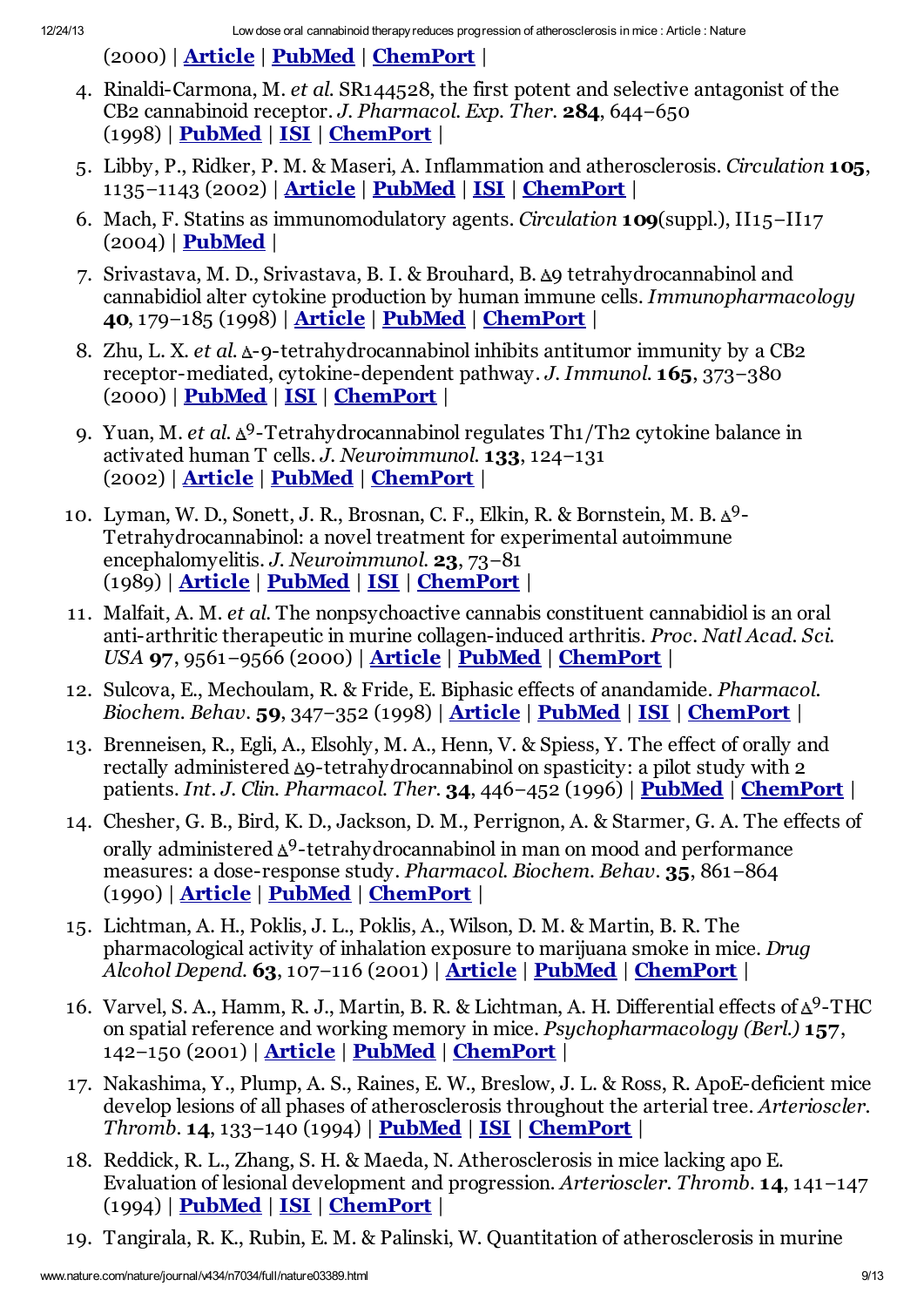models: correlation between lesions in the aortic origin and in the entire aorta, and differences in the extent of lesions between sexes in LDL receptor-deficient and apolipoprotein E-deficient mice. *J. Lipid Res.* 36, 2320−2328 (1995) | [PubMed](http://www.ncbi.nlm.nih.gov/entrez/query.fcgi?holding=npg&cmd=Retrieve&db=PubMed&list_uids=8656070&dopt=Abstract) | [ISI](http://links.isiglobalnet2.com/gateway/Gateway.cgi?&GWVersion=2&SrcAuth=Nature&SrcApp=Nature&DestLinkType=FullRecord&KeyUT=A1995TH82900006&DestApp=WOS_CPL) | [ChemPort](http://chemport.cas.org/cgi-bin/sdcgi?APP=ftslink&action=reflink&origin=npg&version=1.0&coi=1:CAS:528:DyaK2MXpslGit7w%3D&pissn=0028-0836&pyear=2005&md5=96b21cced1b8e3c43dfe61fd377662cf) |

- <span id="page-9-0"></span>20. Johnson, Z. *et al.* Interference with heparin binding and oligomerization creates a novel anti-inflammatory strategy targeting the chemokine system. *J. Immunol.* 173, 5776−5785 (2004) | [PubMed](http://www.ncbi.nlm.nih.gov/entrez/query.fcgi?holding=npg&cmd=Retrieve&db=PubMed&list_uids=15494530&dopt=Abstract) | [ChemPort](http://chemport.cas.org/cgi-bin/sdcgi?APP=ftslink&action=reflink&origin=npg&version=1.0&coi=1:CAS:528:DC%2BD2cXos1GhsLk%3D&pissn=0028-0836&pyear=2005&md5=1024202a2b2787768e2d50f54ab6f245) |
- <span id="page-9-1"></span>21. Daugherty, A. & Rateri, D. L. T lymphocytes in atherosclerosis: the yin-yang of Th1 and Th2 influence on lesion formation. *Circ. Res.* 90, 1039−1040 (2002) | [Article](http://dx.doi.org/10.1161%2F01.RES.0000021397.28936.F9) | [PubMed](http://www.ncbi.nlm.nih.gov/entrez/query.fcgi?holding=npg&cmd=Retrieve&db=PubMed&list_uids=12039791&dopt=Abstract) | [ChemPort](http://chemport.cas.org/cgi-bin/sdcgi?APP=ftslink&action=reflink&origin=npg&version=1.0&coi=1:CAS:528:DC%2BD38XktlSnsLg%3D&pissn=0028-0836&pyear=2005&md5=cd87454757c8bde9d1e70df7e5a0c9aa) |
- <span id="page-9-2"></span>22. Moeller, F. & Nielsen, L. B. Aortic recruitment of blood lymphocytes is most pronounced in early stages of lesion formation in apolipoprotein-E-deficient mice. *Atherosclerosis* 168, 49−56 (2003) | [Article](http://dx.doi.org/10.1016%2FS0021-9150%2803%2900026-1) | [PubMed](http://www.ncbi.nlm.nih.gov/entrez/query.fcgi?holding=npg&cmd=Retrieve&db=PubMed&list_uids=12732386&dopt=Abstract) | [ChemPort](http://chemport.cas.org/cgi-bin/sdcgi?APP=ftslink&action=reflink&origin=npg&version=1.0&coi=1:CAS:528:DC%2BD3sXjsVerur8%3D&pissn=0028-0836&pyear=2005&md5=328286d5137c3f27ebafe8000bec9eb0) |
- <span id="page-9-3"></span>23. Song, L., Leung, C. & Schindler, C. Lymphocytes are important in early atherosclerosis. *J. Clin. Invest.* 108, 251−259 (2001) | [Article](http://dx.doi.org/10.1172%2FJCI200111380) | [PubMed](http://www.ncbi.nlm.nih.gov/entrez/query.fcgi?holding=npg&cmd=Retrieve&db=PubMed&list_uids=11457878&dopt=Abstract) | [ISI](http://links.isiglobalnet2.com/gateway/Gateway.cgi?&GWVersion=2&SrcAuth=Nature&SrcApp=Nature&DestLinkType=FullRecord&KeyUT=000169871300013&DestApp=WOS_CPL) | [ChemPort](http://chemport.cas.org/cgi-bin/sdcgi?APP=ftslink&action=reflink&origin=npg&version=1.0&coi=1:CAS:528:DC%2BD3MXlt1Kltr8%3D&pissn=0028-0836&pyear=2005&md5=85d302312bf49723bc307cab81866553) |
- <span id="page-9-4"></span>24. Benagiano, M. *et al.* T helper type 1 lymphocytes drive inflammation in human atherosclerotic lesions. *Proc. Natl Acad. Sci. USA* 100, 6658−6663 (2003) | [Article](http://dx.doi.org/10.1073%2Fpnas.1135726100) | [PubMed](http://www.ncbi.nlm.nih.gov/entrez/query.fcgi?holding=npg&cmd=Retrieve&db=PubMed&list_uids=12740434&dopt=Abstract) | [ChemPort](http://chemport.cas.org/cgi-bin/sdcgi?APP=ftslink&action=reflink&origin=npg&version=1.0&coi=1:CAS:528:DC%2BD3sXktlygs7o%3D&pissn=0028-0836&pyear=2005&md5=71be1f0480e76492c0c6e62ed3b43590) |
- <span id="page-9-5"></span>25. Laurat, E. *et al. In vivo* downregulation of T helper cell 1 immune responses reduces atherogenesis in apolipoprotein E-knockout mice. *Circulation* 104, 197−202 (2001) | [PubMed](http://www.ncbi.nlm.nih.gov/entrez/query.fcgi?holding=npg&cmd=Retrieve&db=PubMed&list_uids=11447086&dopt=Abstract) | [ISI](http://links.isiglobalnet2.com/gateway/Gateway.cgi?&GWVersion=2&SrcAuth=Nature&SrcApp=Nature&DestLinkType=FullRecord&KeyUT=000169896600025&DestApp=WOS_CPL) | [ChemPort](http://chemport.cas.org/cgi-bin/sdcgi?APP=ftslink&action=reflink&origin=npg&version=1.0&coi=1:CAS:528:DC%2BD3MXlvVKrsLg%3D&pissn=0028-0836&pyear=2005&md5=152877ffc9031786a699640618896179) |
- <span id="page-9-6"></span>26. Mulhaupt, F. *et al.* Statins (HMG-CoA reductase inhibitors) reduce CD40 expression in human vascular cells. *Cardiovasc. Res.* 59, 755−766 (2003) | [Article](http://dx.doi.org/10.1016%2FS0008-6363%2803%2900515-7) | [PubMed](http://www.ncbi.nlm.nih.gov/entrez/query.fcgi?holding=npg&cmd=Retrieve&db=PubMed&list_uids=14499877&dopt=Abstract) | [ChemPort](http://chemport.cas.org/cgi-bin/sdcgi?APP=ftslink&action=reflink&origin=npg&version=1.0&coi=1:CAS:528:DC%2BD3sXnt1Gksrg%3D&pissn=0028-0836&pyear=2005&md5=2029deb76b060fb67c74b0e10e9743ed) |
- <span id="page-9-7"></span>27. Kwak, B. R. *et al.* Reduced connexin43 expression inhibits atherosclerotic lesion formation in low-density lipoprotein receptor-deficient mice. *Circulation* 107, 1033−1039 (2003) | [Article](http://dx.doi.org/10.1161%2F01.CIR.0000051364.70064.D1) | [PubMed](http://www.ncbi.nlm.nih.gov/entrez/query.fcgi?holding=npg&cmd=Retrieve&db=PubMed&list_uids=12600918&dopt=Abstract) | [ChemPort](http://chemport.cas.org/cgi-bin/sdcgi?APP=ftslink&action=reflink&origin=npg&version=1.0&coi=1:CAS:528:DC%2BD3sXjt1yjs70%3D&pissn=0028-0836&pyear=2005&md5=af4929b737b4f2a19a6395be3b9cfb15) |
- <span id="page-9-8"></span>28. Giroud, C. *et al.*  $\Delta^9$ -THC, 11-OH- $\Delta^9$ -THC and  $\Delta^9$ -THCCOOH plasma or serum to whole blood concentrations distribution ratios in blood samples taken from living and dead people. *Forensic Sci. Int.* 123, 159−164 (2001) | [Article](http://dx.doi.org/10.1016%2FS0379-0738%2801%2900538-2) | [PubMed](http://www.ncbi.nlm.nih.gov/entrez/query.fcgi?holding=npg&cmd=Retrieve&db=PubMed&list_uids=11728742&dopt=Abstract) | [ChemPort](http://chemport.cas.org/cgi-bin/sdcgi?APP=ftslink&action=reflink&origin=npg&version=1.0&coi=1:CAS:528:DC%2BD3MXos1Kjs7Y%3D&pissn=0028-0836&pyear=2005&md5=4e0d032436401c10c0b6d034db295c00) |
- <span id="page-9-9"></span>29. Hickey, M. J., Bullard, D. C., Issekutz, A. & James, W. G. Leukocyte-endothelial cell interactions are enhanced in dermal postcapillary venules of MRL/fas(lpr) (lupusprone) mice: roles of P- and E-selectin. *J. Immunol.* 168, 4728−4736 (2002) | [PubMed](http://www.ncbi.nlm.nih.gov/entrez/query.fcgi?holding=npg&cmd=Retrieve&db=PubMed&list_uids=11971023&dopt=Abstract) | [ChemPort](http://chemport.cas.org/cgi-bin/sdcgi?APP=ftslink&action=reflink&origin=npg&version=1.0&coi=1:CAS:528:DC%2BD38Xjt12jur8%3D&pissn=0028-0836&pyear=2005&md5=728642d765992206d3c03e9a9b223dc8) |
- <span id="page-9-10"></span>30. Veillard, N. R., Steffens, S., Burger, F., Pelli, G. & Mach, F. Differential expression patterns of proinflammatory and antiinflammatory mediators during atherogenesis in mice. *Arterioscler. Thromb. Vasc. Biol.* 24, 2339−2344 (2004) | [Article](http://dx.doi.org/10.1161%2F01.ATV.0000146532.98235.e6) | [PubMed](http://www.ncbi.nlm.nih.gov/entrez/query.fcgi?holding=npg&cmd=Retrieve&db=PubMed&list_uids=15458979&dopt=Abstract) | [ChemPort](http://chemport.cas.org/cgi-bin/sdcgi?APP=ftslink&action=reflink&origin=npg&version=1.0&coi=1:CAS:528:DC%2BD2cXhtVaisrrP&pissn=0028-0836&pyear=2005&md5=29edd691bbe3725f43cfba2030c6a459) |

# Acknowledgements

This work was supported by grants from the Swiss National Science Foundation to F.M. and J.-L.F., from the Ernst and Lucie Schmidheiny Foundation (Geneva) to F.M., and from the Foundation for Medical Research (France) to C.A. The authors of this manuscript belong to the European Vascular Genomics Network (**[http://www.evgn.org](http://www.evgn.org/)**), a Network of Excellence supported by the European Community's sixth Framework Programme for Research, Priority 1. We would like to thank M. Kosco-Vilbois for helpful discussion in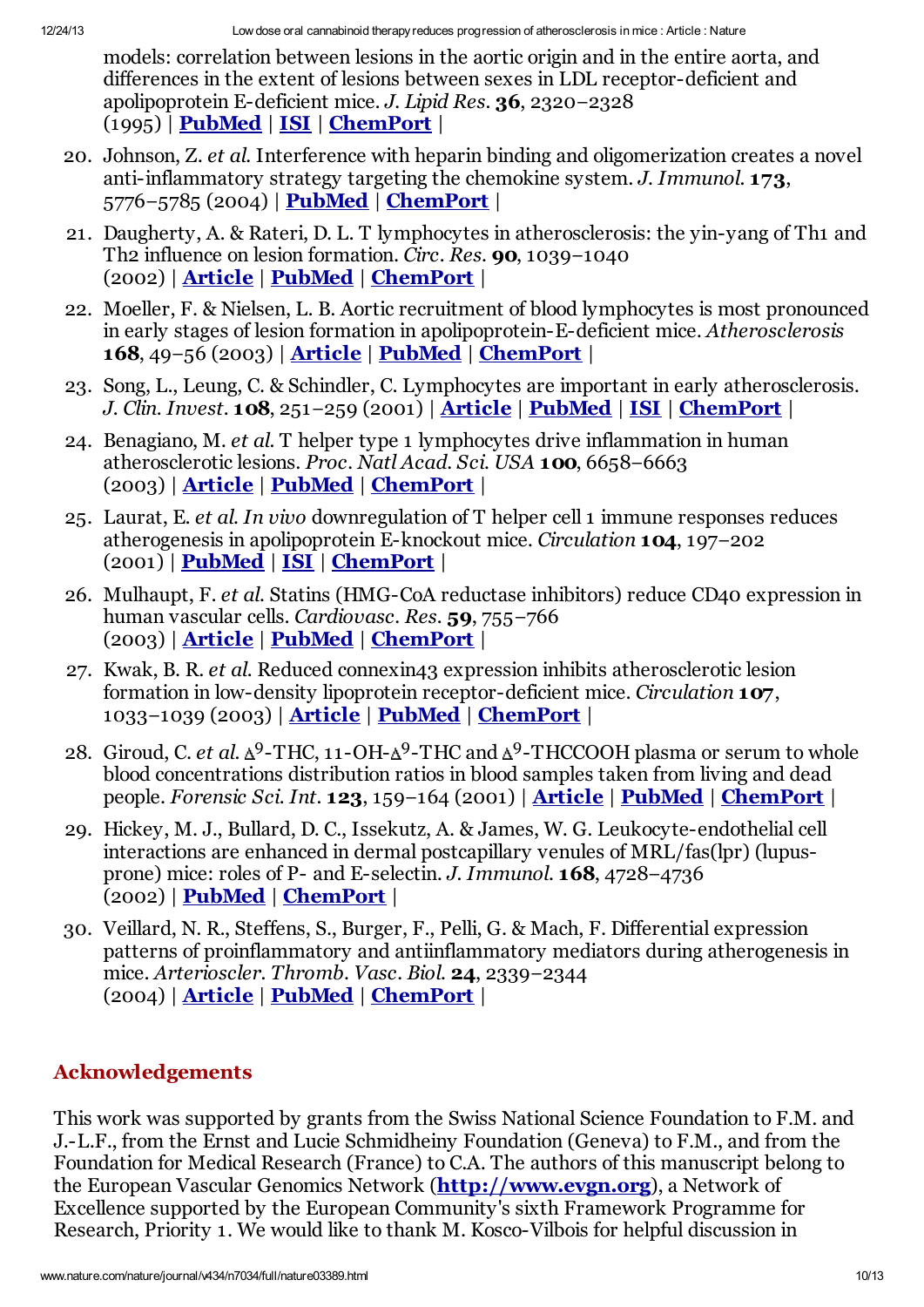preparing the manuscript, and M.-L. Bochaton-Piallat (Pathology Department) for technical advice.

#### Competing interests statement

The authors declare no competing financial interests.

# MORE ARTICLES LIKE THIS

These links to content published by NPG are automatically generated. REVIEWS Chlamydia pneumoniae ??? an infectious risk factor for [atherosclerosis?](http://www.nature.com/doifinder/10.1038/nrmicro796) *Nature Reviews Microbiology* Review (01 Jan 2004) See all 28 [matches](http://sherlock.nature.com/arls/Query?src_jrnl=Nature&src_pp=782-786&family=0&src_vol=434&query=http://xml.nature.com/nature/journal/v434/n7034/xml/nature03389.xml&src_date=2005&type=LT&src_title=Low%20dose%20oral%20cannabinoid%20therapy%20reduces%20progression%20of%20atherosclerosis%20in%20mice&prod=NATURE&showall=review) for Reviews

NEWS AND VIEWS [Pharmacology](http://www.nature.com/doifinder/10.1038/434708a) Marijuana and your heart *Nature* News and Views (07 Apr 2005)

**RESEARCH** 

Connexin37 protects against [atherosclerosis](http://www.nature.com/doifinder/10.1038/nm1441) by regulating monocyte adhesion *Nature Medicine* Letter (01 Aug 2006) MIF is a noncognate ligand of CXC chemokine receptors in [inflammatory](http://www.nature.com/doifinder/10.1038/nm1567) and atherogenic cell recruitment *Nature Medicine* Article (01 May 2007) Recurrent perivascular inflammation induced by [lipopolysaccharide](http://www.nature.com/doifinder/10.1038/labinvest.3700065) (endotoxin) results in the formation of atheromatous lesions in vivo *Laboratory Investigation* Research Article See all 39 matches for [Research](http://sherlock.nature.com/arls/Query?src_jrnl=Nature&src_pp=782-786&family=0&src_vol=434&query=http://xml.nature.com/nature/journal/v434/n7034/xml/nature03389.xml&src_date=2005&type=LT&src_title=Low%20dose%20oral%20cannabinoid%20therapy%20reduces%20progression%20of%20atherosclerosis%20in%20mice&prod=NATURE&showall=research)

#### Readers' Comments

If you find something abusive or inappropriate or which does not otherwise comply with our **Terms and** Conditions or [Community](http://www.nature.com/info/tandc.html) Guidelines, please select the relevant 'Report this comment' link.

There are currently no comments.

#### Add your own comment

This is a public forum. Please keep to our **[Community](http://www.nature.com/info/community-guidelines.html) Guidelines**. You can be controversial, but please don't get personal or offensive and do keep it brief. Remember our threads are for feedback and